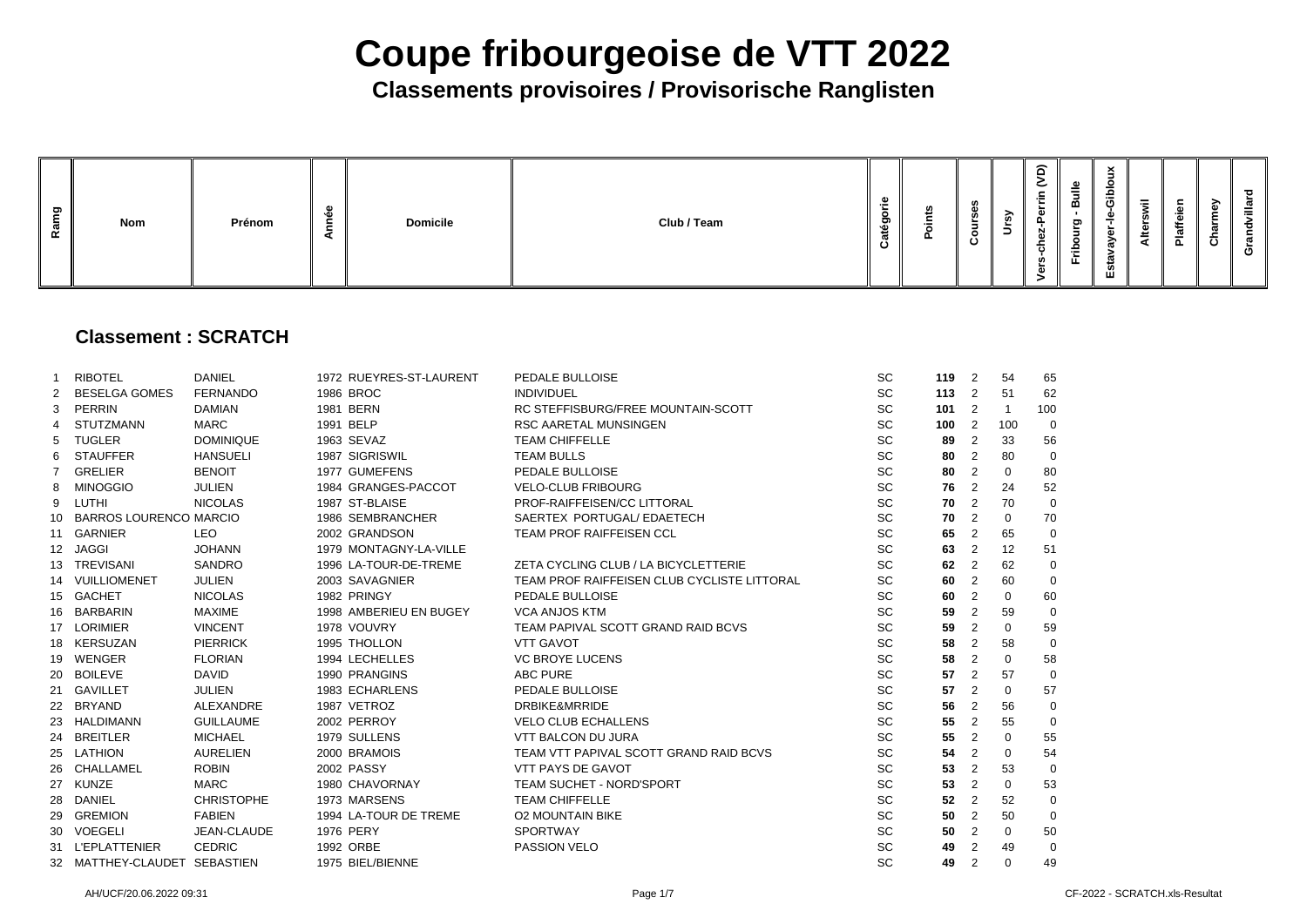| Ramg | Nom                           | Prénom                         | Année    | <b>Domicile</b>                    | Club / Team                             | Catégorie | Points          | Ø)<br>JIno<br>Ω                  | Ursy     | <b>JO</b><br>errin<br>۵Ď<br>듕<br>ة | Bulle<br>Fribourg | Giblou<br>ف<br>ד<br>ayer<br>stav | swil<br><b>Alter</b> | Plaffeien | Charmey | Grandvillard |
|------|-------------------------------|--------------------------------|----------|------------------------------------|-----------------------------------------|-----------|-----------------|----------------------------------|----------|------------------------------------|-------------------|----------------------------------|----------------------|-----------|---------|--------------|
| 33   | <b>RODRIGUES</b>              | <b>VITOR</b>                   |          | 1986 HAUTERIVE NE                  |                                         | SC        | 48              | $\overline{2}$                   | 48       | $\overline{0}$                     |                   |                                  |                      |           |         |              |
| 34   | <b>FURRER</b>                 | <b>PETER</b>                   |          | 1964 GISWIL                        |                                         | SC        | 48              | 2                                | $\Omega$ | 48                                 |                   |                                  |                      |           |         |              |
| 35   | <b>BLANC</b>                  | <b>LOIC</b>                    |          | 1997 LE LOCLE                      | <b>CIMES CYCLE</b>                      | SC        | 47              | $\overline{2}$                   | 47       | $\mathbf 0$                        |                   |                                  |                      |           |         |              |
| 36   | <b>SOGUEL</b>                 | LOIC                           |          | 1986 CUDREFIN                      | <b>VC PROCYCLES PAYERNE</b>             | SC        | 47              | $\overline{2}$                   | $\Omega$ | 47                                 |                   |                                  |                      |           |         |              |
| 37   | <b>ANDRES</b>                 | <b>PETER</b>                   |          | 1977 UTTIGEN                       |                                         | SC        | 46              | $\overline{2}$                   | 46       | $\mathbf 0$                        |                   |                                  |                      |           |         |              |
| 38   | MOTTAZ                        | <b>VALENTIN</b>                |          | 1986 CHENE-PAQUIER                 | TEAM SUCHET / VO CYCLES                 | SC        | 46              | $\overline{2}$                   | $\Omega$ | 46                                 |                   |                                  |                      |           |         |              |
| 39   | <b>RACINE</b>                 | <b>FABIEN</b>                  |          | 1988 SUGIEZ                        | <b>TEAM CYCLES PROF MASTERS</b>         | SC        | 45              | $\overline{2}$                   | 45       | $\mathbf 0$                        |                   |                                  |                      |           |         |              |
|      | <b>DUCHEMIN</b>               | <b>BERTRAND</b>                |          | 1989 LA-SAGNE                      | <b>VC VIGNOBLE-CYCLERC</b>              | SC        | 45              | $\overline{2}$                   | $\Omega$ | 45                                 |                   |                                  |                      |           |         |              |
| 41   | <b>REMY</b>                   | <b>CEDRIC</b>                  |          | 1988 CHARMEY (GRUYERE)             | <b>DANI VTT ORBEA</b>                   | SC        | 44              |                                  | 44       | $\overline{0}$                     |                   |                                  |                      |           |         |              |
| 42   | <b>BIGLER</b>                 | <b>YANICK</b>                  |          | 1971 COMBREMONT-GRAND              |                                         | SC        | 44              | $\overline{2}$                   | $\Omega$ | 44                                 |                   |                                  |                      |           |         |              |
|      | <b>SCHMUTZ</b>                | <b>JEROME</b>                  |          | <b>1978 URSY</b>                   | <b>TEAM CHIFFELLE</b>                   | SC        | 43              | $\overline{2}$                   | 43       | $\overline{0}$                     |                   |                                  |                      |           |         |              |
|      | 44 THEVOZ                     | <b>JEFF</b>                    |          | 1954 PULLY                         |                                         | SC        | 43              | $\overline{2}$                   | 0        | 43                                 |                   |                                  |                      |           |         |              |
| 45   | <b>PRIETO</b>                 | <b>SAMUEL</b>                  |          | 1983 OULENS-ECHALLENS              | <b>VC ECHALLENS</b>                     | SC        | 42              | -2                               | 42       | $\mathbf 0$                        |                   |                                  |                      |           |         |              |
| 46   | <b>GOVI</b><br><b>JACCARD</b> | <b>JOHNNY</b><br><b>LILIAN</b> |          | 1970 CHAMPVENT<br>1976 EPAUTHEYRES | PRO BIKE SERVICE<br><b>VC ECHALLENS</b> | SC<br>SC  | 42<br>41        | $\overline{2}$<br>$\overline{2}$ | $\Omega$ | 42                                 |                   |                                  |                      |           |         |              |
| 47   | 48 FLURY                      | <b>MATTHIAS</b>                |          | <b>1978 ARCH</b>                   | TEAM FLURYTOOLS-VELOART.CH              | SC        | 41              | $\overline{2}$                   | 41       | 40                                 |                   |                                  |                      |           |         |              |
| 49.  | <b>SEYDOUX</b>                | <b>LIONEL</b>                  |          | 1982 MONTAGNY-LES-MONTS            |                                         | SC        | 41              | $\overline{2}$                   | 0        | 0<br>41                            |                   |                                  |                      |           |         |              |
|      | 50 OCHSNER                    | <b>ANDREAS</b>                 |          | 1975 BASEL                         | <b>TEAM-LEWA</b>                        | SC        | 40              | 2                                | 40       | $\overline{0}$                     |                   |                                  |                      |           |         |              |
| 51   | <b>DRIDI</b>                  | <b>SEBASTIEN</b>               |          | 1991 OULENS-ECHALLENS              |                                         | SC        | 39              | $\overline{2}$                   | 39       | $\mathbf 0$                        |                   |                                  |                      |           |         |              |
|      | 52 FONSECA                    | <b>BRUNO</b>                   |          | 1984 EPENDES (VD)                  | PATOS BRAVOS                            | SC        | 39              |                                  | 0        | 39                                 |                   |                                  |                      |           |         |              |
|      | 53 DA CUNHA                   | <b>LUIS</b>                    |          | 1980 GLAND                         | <b>LEMAN RACING CLUB</b>                | SC        | 38              | 2                                | 38       | $\overline{0}$                     |                   |                                  |                      |           |         |              |
| 54   | RAEMY                         | <b>BASTIAN</b>                 |          | 2002 PAYERNE                       | <b>VELO CLUB PAYERNE</b>                | <b>SC</b> | 38              | $\overline{2}$                   | $\bf{0}$ | 38                                 |                   |                                  |                      |           |         |              |
| 55   | <b>BARBEN</b>                 | <b>LUCA</b>                    |          | 2003 LA-CHAUX-DE-FONDS             | <b>TEAM PROF RAIFFEISEN CCL</b>         | <b>SC</b> | 37              | $\overline{2}$                   | 37       | -0                                 |                   |                                  |                      |           |         |              |
| 56   | <b>BOVAY</b>                  | <b>PATRICK</b>                 |          | 1965 PAYERNE                       | <b>VTT DANI</b>                         | <b>SC</b> | 37              | 2                                |          | 37                                 |                   |                                  |                      |           |         |              |
|      | 57 ROMANENS                   | <b>FABIAN</b>                  |          | 1984 ROSSENS FR (FR)               | <b>TEAM CHIFFELLE</b>                   | <b>SC</b> | 36              | $\overline{2}$                   | 36       | $\overline{0}$                     |                   |                                  |                      |           |         |              |
|      | 58 KUNZ                       | <b>CYRILL</b>                  |          | 1990 CUDREFIN                      |                                         | <b>SC</b> | 36              | $\overline{2}$                   |          | 36                                 |                   |                                  |                      |           |         |              |
|      | 59 NOEL                       | JEAN-LUC                       | 1967 FEY |                                    | <b>VC ECHALLENS</b>                     | <b>SC</b> | $35\,$          | $\overline{2}$                   |          | 34                                 |                   |                                  |                      |           |         |              |
|      | 60 CHIFFELLE                  | <b>NATHAN</b>                  |          | 1999 LIGNIERES                     | <b>TEAM CHIFFELLE</b>                   | <b>SC</b> | 35              | $\overline{2}$                   | 35       | -0                                 |                   |                                  |                      |           |         |              |
| 61   | RICHARD                       | <b>PASCAL</b>                  |          | 1964 CHATEL ST DENIS               | LE GANG                                 | <b>SC</b> | 35              | 2                                |          | 35                                 |                   |                                  |                      |           |         |              |
| 62   | EWALD                         | ALEXANDRE                      |          | 1992 DOMPIERRE FR                  | <b>VC PAYERNE - PRO CYCLES</b>          | <b>SC</b> | 34              | 2                                |          | 33                                 |                   |                                  |                      |           |         |              |
| 63   | <b>SIFFERT</b>                | <b>STEFAN</b>                  |          | 1971 SCHMITTEN                     | THOEMUS FACTORY TEAM                    | <b>SC</b> | 34              | $\overline{2}$                   | 34       | -0                                 |                   |                                  |                      |           |         |              |
|      | 64 PASTORIS                   | <b>FABIEN</b>                  |          | 1982 STE-CROIX                     | VTT BALCON DU JURA                      | <b>SC</b> | 32              | 2                                |          | 31                                 |                   |                                  |                      |           |         |              |
|      | 65 GIRARD                     | <b>PAUL</b>                    |          | 1993 VAUMARCUS                     |                                         | SC        | 32              | $\overline{2}$                   | 32       | $\overline{0}$                     |                   |                                  |                      |           |         |              |
|      | 66 LE DORTZ                   | <b>SAMUEL</b>                  |          | 1989 BAAR                          | <b>ZUG ZURICH PELOTON</b>               | <b>SC</b> | 32              | $\overline{2}$                   | $\Omega$ | 32                                 |                   |                                  |                      |           |         |              |
|      | 67 LANG                       | <b>NILS</b>                    |          | 1965 LA-RIPPE                      | <b>LEMAN RACING CLUB</b>                | <b>SC</b> | 31              | $\overline{2}$                   |          | 30                                 |                   |                                  |                      |           |         |              |
|      | 68 LEISER                     | <b>JURG</b>                    |          | 1978 FROIDEVILLE                   | <b>C'T'EQUIPE</b>                       | <b>SC</b> | 31              | $\overline{2}$                   | -31      | 0                                  |                   |                                  |                      |           |         |              |
|      | 69 SAVARY                     | <b>SEBASTIEN</b>               |          | 1975 VERS-CHEZ-PERRIN              | DANI VTT CANYON                         | SC        | 30 <sub>o</sub> | $\overline{2}$                   |          | 29                                 |                   |                                  |                      |           |         |              |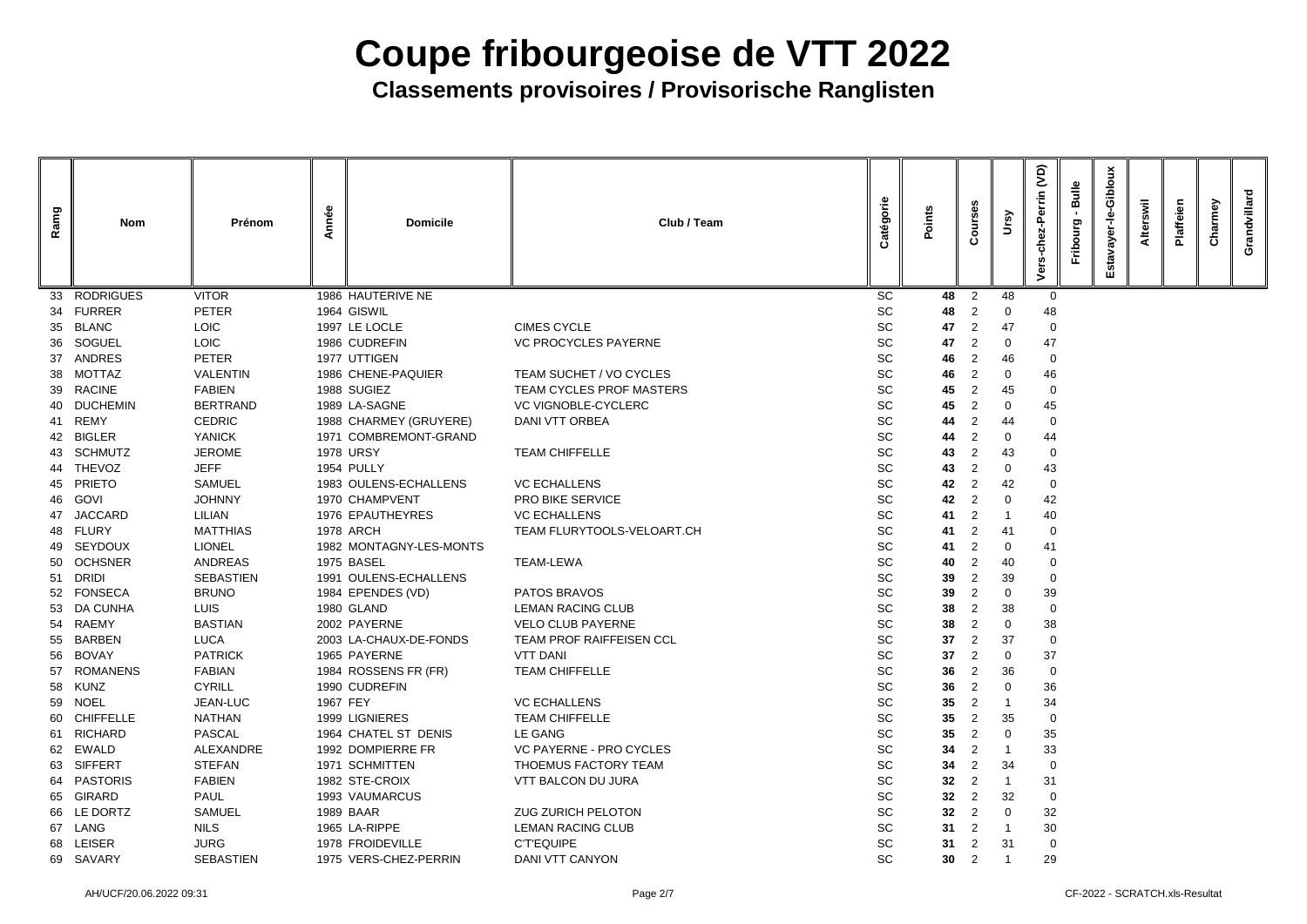| Ramg | <b>Nom</b>                    | Prénom            | Année | <b>Domicile</b>        | Club / Team                                | Catégorie | Points          | Ses<br>$\mathfrak{c}$ | Ursy           | <b>G</b><br>errin<br>$\tilde{5}$<br>ة | <b>Bulle</b><br>Fribourg | Giblor<br>Φ<br>έō | swil<br><b>Alter</b> | Plaffeien | armey<br>$\tilde{5}$ | <b>Villard</b><br>Grandy |
|------|-------------------------------|-------------------|-------|------------------------|--------------------------------------------|-----------|-----------------|-----------------------|----------------|---------------------------------------|--------------------------|-------------------|----------------------|-----------|----------------------|--------------------------|
|      | 70 MONTAVON                   | <b>YANN</b>       |       | 1986 GLETTERENS        | SCOTT-SPORTS / C.C.MOUTIER                 | <b>SC</b> | 30 <sup>°</sup> | $\overline{2}$        | 30             | $\overline{0}$                        |                          |                   |                      |           |                      |                          |
|      | 71 ZUFFEREY                   | <b>ERIC</b>       |       | 1976 FLANTHEY          | <b>CYCLOPHILE SEDUNOIS</b>                 | <b>SC</b> | 29              | 2                     |                | 28                                    |                          |                   |                      |           |                      |                          |
|      | 72 MARTI                      | <b>DAVID</b>      |       | 1988 CUGY (FR)         | <b>TEAM TESAG UVEX</b>                     | <b>SC</b> | 29              | $\overline{2}$        | 29             | -0                                    |                          |                   |                      |           |                      |                          |
|      | 73 ALLET                      | <b>CHRISTOPHE</b> |       | 2003 AVULLY            | <b>VC LANCY</b>                            | <b>SC</b> | 28              | $\overline{2}$        | 28             | $\overline{0}$                        |                          |                   |                      |           |                      |                          |
|      | 74 HUMAIR                     | <b>VALENTIN</b>   |       | 2003 LES GENEVEZ       | TEAM HUMARD VELO PASSION CHAZAL            | <b>SC</b> | 27              | $\overline{2}$        | 27             | - 0                                   |                          |                   |                      |           |                      |                          |
|      | 75 MERCIER                    | <b>JEAN-MARC</b>  |       | 1973 LE MONT/LAUSANNE  | PRO BIKE SERVICE / VCPCV                   | <b>SC</b> | 27              | $\overline{2}$        | $\Omega$       | 27                                    |                          |                   |                      |           |                      |                          |
|      | 76 MAGNIN                     | <b>ERIC</b>       |       | 1980 LA-ROCHE          | <b>O2 MOUNTAIN BIKE</b>                    | <b>SC</b> | 26              | $\overline{2}$        | 26             | -0                                    |                          |                   |                      |           |                      |                          |
|      | 77 DE BORTOLI                 | <b>JULIEN</b>     |       | 1984 SONCEBOZ-SOMBEVAL | DE BORTOLI WATCHES                         | <b>SC</b> | 26              | 2                     | $\Omega$       | 26                                    |                          |                   |                      |           |                      |                          |
| 78   | JEANFAVRE                     | <b>SEBASTIEN</b>  |       | 1997 CUGY (VD)         |                                            | <b>SC</b> | 25              | $\overline{2}$        | 25             | -0                                    |                          |                   |                      |           |                      |                          |
|      | 79 CANTIN                     | <b>FREDERIC</b>   |       | <b>1989 LULLY</b>      | <b>DANI VTT</b>                            | <b>SC</b> | 25              | 2                     | $\Omega$       | 25                                    |                          |                   |                      |           |                      |                          |
| -80  | <b>RAPIN</b>                  | <b>STEVE</b>      |       | 1977 CUDREFIN          | FOLLOW ME CUDREFIN                         | <b>SC</b> | 24              | 2                     | -0             | 24                                    |                          |                   |                      |           |                      |                          |
| 81   | <b>BRANDENBERGER</b>          | <b>FREDERIC</b>   |       | 1977 CORBIERES         | CYCLES PACHE/VCCMORTEAU-MONTBENOIT         | <b>SC</b> | 23              | $\overline{2}$        | 23             | - 0                                   |                          |                   |                      |           |                      |                          |
| 82   | <b>INGOLD</b>                 | <b>ADRIAN</b>     |       | 1974 MONTBRELLOZ       |                                            | <b>SC</b> | 23              | $\overline{2}$        | $\Omega$       | 23                                    |                          |                   |                      |           |                      |                          |
| 83   | <b>DALMAS</b>                 | PIERRE-ALAIN      |       | 1963 CHAVORNAY         | <b>VTT BALCON DU JURA</b>                  | <b>SC</b> | 22              | 2                     |                | 21                                    |                          |                   |                      |           |                      |                          |
| 84   | ANDREY                        | <b>NICK</b>       |       | 1997 PLASSELB          | <b>BSO MAHU BIKE TEAM</b>                  | <b>SC</b> | 22              | $\overline{2}$        | 22             | -0                                    |                          |                   |                      |           |                      |                          |
| 85   | <b>GABRIEL</b>                | <b>OLIVIER</b>    |       | 1971 COUSSET           | <b>LES MARDIS DECHAINES</b>                | <b>SC</b> | 22              | 2                     | $\Omega$       | 22                                    |                          |                   |                      |           |                      |                          |
| -86  | <b>FRAGNIERE</b>              | JEAN-JACQUES      |       | 1971 VEYSONNAZ         |                                            | <b>SC</b> | 21              | $\overline{2}$        | 21             | $\overline{0}$                        |                          |                   |                      |           |                      |                          |
|      | 87 DONATUCCI                  | <b>VALENTINO</b>  |       | 1975 BIEL/BIENNE       |                                            | <b>SC</b> | 20              | $\overline{2}$        | 20             | $\overline{0}$                        |                          |                   |                      |           |                      |                          |
| 88   | <b>GERBER</b>                 | <b>JONATHAN</b>   |       | 1981 MALLERAY          | <b>BCM BIKERS' DAYS - NEXT RIDE</b>        | <b>SC</b> | 20              | $\overline{2}$        | $\Omega$       | 20                                    |                          |                   |                      |           |                      |                          |
| 89   | HAYOZ                         | <b>JULIEN</b>     |       | 1986 LA-CORBAZ         | <b>TEAM CYCLES TESAG-UVEX</b>              | <b>SC</b> | 19              | 2                     | 19             | $\overline{0}$                        |                          |                   |                      |           |                      |                          |
| 90   | <b>BYRDE</b>                  | <b>CLAUDE</b>     |       | 1975 CHAILLY-MONTREUX  | LE GANG                                    | <b>SC</b> | 19              | $\overline{2}$        | 0              | 19                                    |                          |                   |                      |           |                      |                          |
|      | 91 AYMON                      | <b>MAEL</b>       |       | 2000 COFFRANE          |                                            | SC        | 18              | $\overline{2}$        | 18             | $\overline{0}$                        |                          |                   |                      |           |                      |                          |
|      | 92 MAURON                     | <b>THIERRY</b>    |       | 1983 COURGEVAUX        | <b>VC PAYERNE - PROCYCLES</b>              | <b>SC</b> | 18              | $\overline{2}$        | $\overline{0}$ | 18                                    |                          |                   |                      |           |                      |                          |
|      | 93 SCHMID                     | <b>SEBASTIEN</b>  |       | 1970 LE LOCLE          |                                            | <b>SC</b> | 17              | $\overline{2}$        | 17             | $\overline{0}$                        |                          |                   |                      |           |                      |                          |
| 94   | <b>DELUCHE</b>                | <b>GERARD</b>     |       | 1975 BOULENS           |                                            | <b>SC</b> | 17              | $\overline{2}$        | $\overline{0}$ | 17                                    |                          |                   |                      |           |                      |                          |
|      | 95 WYRSCH                     | <b>MAXIME</b>     |       | 1999 COLOMBIER         | <b>ANCO</b>                                | <b>SC</b> | 16              | $\overline{2}$        | 16             | $\overline{0}$                        |                          |                   |                      |           |                      |                          |
| 96   | <b>THOMET</b>                 | <b>MARC</b>       |       | 1982 BEVAIX            |                                            | <b>SC</b> | 16              | 2                     | $\Omega$       | 16                                    |                          |                   |                      |           |                      |                          |
|      | 97 FAVRE                      | <b>FABIEN</b>     |       | 1988 BOULOZ            | <b>TEAM RAID MOUNTAIN</b>                  | <b>SC</b> | 15              | 2                     |                | 14                                    |                          |                   |                      |           |                      |                          |
|      | 98 BURNET                     | <b>GUILLAUME</b>  |       | 1998 VACHERESSE        | <b>BURNS</b>                               | <b>SC</b> | 15              | $\overline{2}$        | 15             | $\overline{0}$                        |                          |                   |                      |           |                      |                          |
|      | 99 GARCIA-VILLARRUBI/ ALBERTO |                   |       | 1981 LAUSANNE          | NIWADO ASDO TEAM                           | <b>SC</b> | 15              | 2                     | $\Omega$       | 15                                    |                          |                   |                      |           |                      |                          |
|      | 100 JAGGI                     | <b>NOE</b>        |       | 1990 LIGNIERES         | <b>VC VIGNOBLE CYLCERC</b>                 | <b>SC</b> | 14              | 2                     | 14             | $\overline{0}$                        |                          |                   |                      |           |                      |                          |
|      | 101 AMSTUTZ                   | <b>YVES</b>       |       | 1974 NEUCHATEL         |                                            | <b>SC</b> | 13              | 2                     | 13             | $\overline{0}$                        |                          |                   |                      |           |                      |                          |
|      | 102 RODRIGUES                 | ANDRE             |       | <b>1978 FONT</b>       | FREE SPIRIT CYCLING / VC PAYERNE PROCYCLES | <b>SC</b> | 13              | 2                     | $\overline{0}$ | 13                                    |                          |                   |                      |           |                      |                          |
|      | 103 LEUBA                     | <b>ANDY</b>       |       | 1989 DELLEY            |                                            | <b>SC</b> | 12              | $\overline{2}$        | $\Omega$       | 12                                    |                          |                   |                      |           |                      |                          |
|      | 104 DEBIEUX                   | <b>JOEL</b>       |       | 1985 POLIEZ-PITTET     | <b>VC ECHALLENS</b>                        | <b>SC</b> | 11              | 2                     | 11             | $\mathbf 0$                           |                          |                   |                      |           |                      |                          |
|      | 105 FELLAY                    | <b>JULIEN</b>     |       | 1990 SORENS            |                                            | <b>SC</b> | 10              | $\overline{2}$        | 10             | $\overline{0}$                        |                          |                   |                      |           |                      |                          |
|      | 106 GRUZELLE                  | <b>EZECHIEL</b>   |       | 1986 LUTRY             |                                            | <b>SC</b> | 9               | $\overline{2}$        | 9              | $\mathbf 0$                           |                          |                   |                      |           |                      |                          |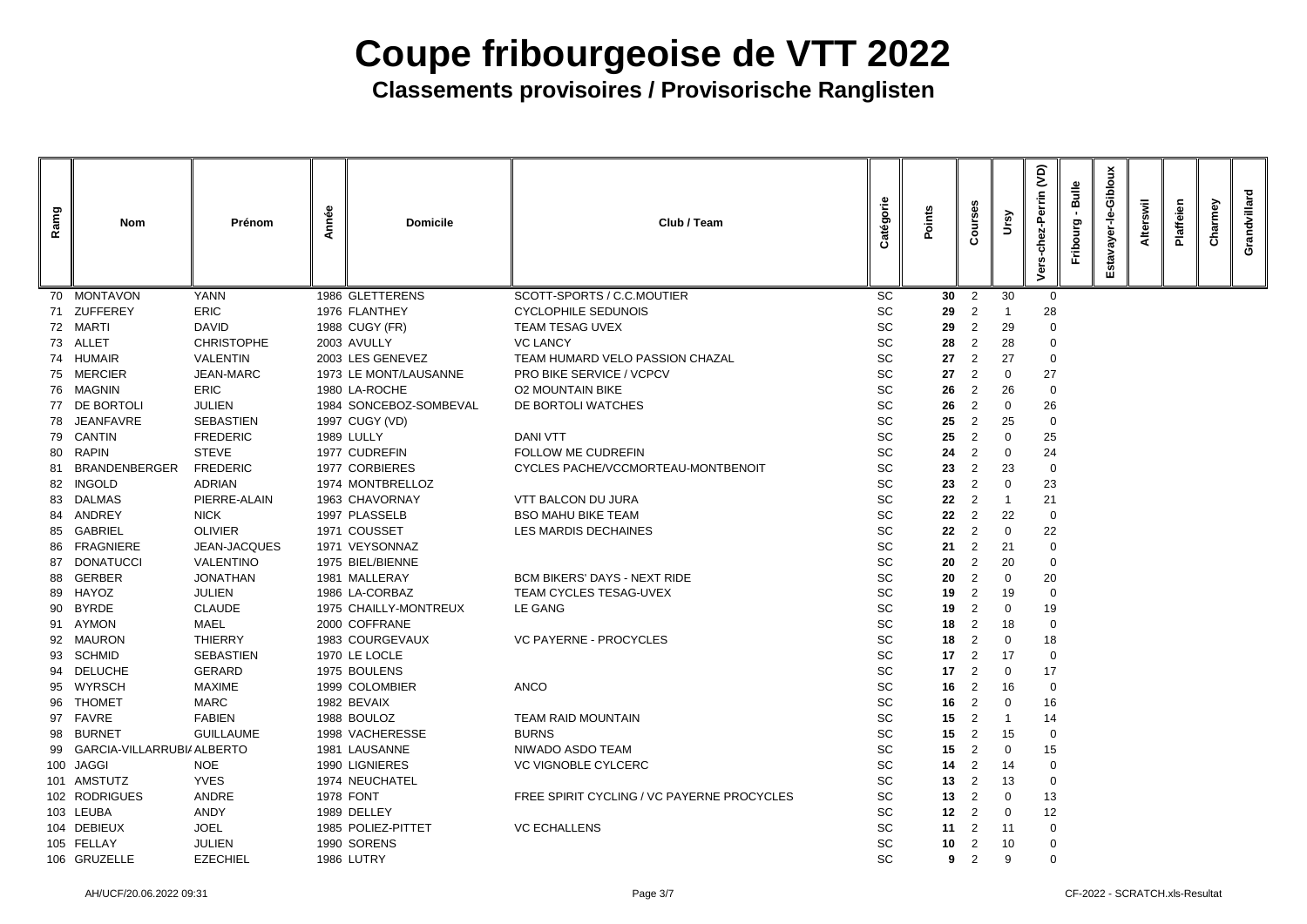| Ramg | <b>Nom</b>    | Prénom          | nnée<br>⋖ | <b>Domicile</b>           | Club / Team                  | atégorie  | Points | <b>Ses</b><br><b>Cour</b> | Ver | <b>G</b><br>Perrin | <b>Bulle</b><br>ō | Giblor<br>ayer<br>ш | swil | laffeien | Charmey | villard<br>Grand |
|------|---------------|-----------------|-----------|---------------------------|------------------------------|-----------|--------|---------------------------|-----|--------------------|-------------------|---------------------|------|----------|---------|------------------|
|      | 107 NAULLET   | <b>CLEMENT</b>  |           | 1992 GLAND                | <b>CLEMENT NAULLET</b>       | <b>SC</b> | 8      | $\overline{2}$            | 8   | $\mathbf 0$        |                   |                     |      |          |         |                  |
|      | 108 PREMAND   | <b>FREDERIC</b> |           | 1983 CHOEX                | <b>GX RACING</b>             | SC        |        | 2                         |     |                    |                   |                     |      |          |         |                  |
|      | 109 TRUAN     | <b>STEPHANE</b> |           | 1974 VALLORBE             | <b>VAL'BIKES</b>             | SC        |        | $\overline{2}$            | 6   | $\Omega$           |                   |                     |      |          |         |                  |
|      | 110 LAURENT   | <b>MANUEL</b>   |           | 1967 MOUDON               |                              | SC        |        | 2                         | 5   | 0                  |                   |                     |      |          |         |                  |
|      | 111 PICOTO    | <b>SERGIO</b>   |           | 1977 LAUSANNE             | <b>BIKE FRINDS TEAM</b>      | SC        |        | 2                         |     | 0                  |                   |                     |      |          |         |                  |
|      | 112 MARENDAZ  | <b>JACKY</b>    |           | 1964 MATHOD               |                              | SC        |        |                           | 3   | 0                  |                   |                     |      |          |         |                  |
|      | 113 CONUS     | <b>JEREMIE</b>  |           | 1991 VUARMARENS           |                              | SC        |        | 2                         | 2   | 0                  |                   |                     |      |          |         |                  |
|      | 114 GILLER    | <b>DAVID</b>    |           | 1972 CHATEL/MONTSALVENS   | <b>CYCLES PASSION</b>        | SC        |        |                           |     | 0                  |                   |                     |      |          |         |                  |
|      | 115 ROSSIER   | <b>FABIEN</b>   |           | 1983 LOVENS               | <b>TEAM CHIFFELLE</b>        | SC        |        | 2                         |     | 0                  |                   |                     |      |          |         |                  |
|      | 116 FLUCK     | <b>VINCENT</b>  |           | 1985 HAUTEVILLE           | TEAM DUPASQUIER SPORTS BIKE  | SC        |        |                           |     | 0                  |                   |                     |      |          |         |                  |
|      | 117 GAUDARD   | <b>NIC</b>      |           | 1969 ETOY                 |                              | SC        |        | 2                         |     | 0                  |                   |                     |      |          |         |                  |
|      | 118 DORTHE    | <b>FABRICE</b>  |           | 1968 NIERLET-LES-BOIS     | <b>TEAM MENOUD BIKE</b>      | <b>SC</b> |        | 2                         |     | 0                  |                   |                     |      |          |         |                  |
|      | 119 REYNAUD   | <b>LUCIEN</b>   |           | 1986 MIDDES               | <b>TEAM CHIFFELLE</b>        | <b>SC</b> |        | 2                         |     | 0                  |                   |                     |      |          |         |                  |
|      | 120 SAVARY    | <b>TOM</b>      |           | 2003 VERS-CHEZ-PERRIN     |                              | SC        |        |                           |     | 0                  |                   |                     |      |          |         |                  |
|      | 121 LAFFARGUE | <b>LOIC</b>     |           | 1984 UVRIER               | <b>TRIATHLON CLUB VALAIS</b> | SC        |        | 2                         |     | 0                  |                   |                     |      |          |         |                  |
|      | 122 ANDREAE   | <b>JULIEN</b>   |           | 1987 CHESALLES/MOUDON     |                              | SC        |        | 2                         |     | 0                  |                   |                     |      |          |         |                  |
|      | 123 JEANMAIRE | <b>DAVID</b>    |           | 1981 LA-CHAUX DE FONDS    |                              | SC        |        | 2                         |     | 0                  |                   |                     |      |          |         |                  |
|      | 124 GALLIMORE | <b>ANDREW</b>   |           | 1968 JEGENSTORF           | <b>VELOLADEN BERN</b>        | SC        |        | 2                         |     | 0                  |                   |                     |      |          |         |                  |
|      | 125 MARCACCI  | <b>ALBERTO</b>  |           | 1970 WOHLEN BEI BERN      | <b>TEAM MA</b>               | <b>SC</b> |        | 2                         |     | 0                  |                   |                     |      |          |         |                  |
|      | 126 LAMBERT   | JEAN-CLAUDE     |           | 1969 FETIGNY              | <b>DANI VTT</b>              | SC        |        |                           |     | 0                  |                   |                     |      |          |         |                  |
|      | 127 DELUCHE   | <b>ALAIN</b>    |           | 1972 BOULENS              | TEAM SPECIALIZED THEVENAZ    | SC        |        | 2                         |     | 0                  |                   |                     |      |          |         |                  |
|      | 128 HAUSER    | <b>JOHNNY</b>   |           | <b>1971 CUGY</b>          | <b>VELO CLUB PAYERNE</b>     | SC        |        | $\overline{2}$            |     | 0                  |                   |                     |      |          |         |                  |
|      | 129 PERRENOUD | <b>FABIEN</b>   |           | 1999 LE CRET              | LA PB                        | <b>SC</b> |        | 2                         |     |                    |                   |                     |      |          |         |                  |
|      | 130 ULDRY     | <b>MARC</b>     |           | 1975 CHATEL-ST-DENIS      | <b>TRIVIERA</b>              | SC        |        | 2                         |     | 0                  |                   |                     |      |          |         |                  |
|      | 131 SUARD     | <b>FREDERIC</b> |           | 1984 ROMANENS             | LE DZOYA                     | <b>SC</b> |        | $\overline{2}$            |     | 0                  |                   |                     |      |          |         |                  |
|      | 132 RION      | <b>JULIEN</b>   |           | 1981 VUISTERNENS-D-ROMONT |                              | SC        |        | 2                         |     | 0                  |                   |                     |      |          |         |                  |
|      | 133 AYMON     | <b>JACQUES</b>  |           | 1961 COFFRANE             | <b>VC VIGNOBLE</b>           | SC        |        | 2                         |     |                    |                   |                     |      |          |         |                  |
|      | 134 FONTAN    | <b>MANUEL</b>   |           | 1974 MOUDON               | <b>VC BROYE</b>              | <b>SC</b> |        | 2                         |     | 0                  |                   |                     |      |          |         |                  |
|      | 135 JOLIQUIN  | <b>FABRICE</b>  |           | 1973 COMBREMONT-GRAND     |                              | <b>SC</b> |        | $\overline{2}$            |     | 0                  |                   |                     |      |          |         |                  |
|      | 136 BURKHARDT | <b>PHILIPPE</b> |           | 1974 VALEYRES-RANCES      | <b>PRO BIKE SERVICES</b>     | SC        |        | 2                         |     | 0                  |                   |                     |      |          |         |                  |
|      | 137 CLEMENT   | <b>PATRICK</b>  |           | 1972 PAQUIER-MONTBARRY    | O <sub>2</sub> MTB           | <b>SC</b> |        | $\overline{2}$            |     |                    |                   |                     |      |          |         |                  |
|      | 138 DELMATTI  | <b>JOEL</b>     |           | 1979 VEYTAUX              |                              | <b>SC</b> |        | $\overline{2}$            |     | 0                  |                   |                     |      |          |         |                  |
|      | 139 MARTINEZ  | <b>VICTOR</b>   |           | 1976 GENEVE               |                              | SC        |        | $\overline{2}$            |     |                    |                   |                     |      |          |         |                  |
|      | 140 RODRIGUES | <b>FILIPE</b>   |           | 1987 PETIT-LANCY          |                              | <b>SC</b> |        | $\overline{2}$            |     | 0                  |                   |                     |      |          |         |                  |
|      | 141 FASEL     | <b>CYRILLE</b>  |           | 1981 VILLARS/GLANE        | <b>VC FRIBOURG</b>           | SC        |        | $\overline{2}$            |     |                    |                   |                     |      |          |         |                  |
|      | 142 THEVOZ    | <b>LUDOVIC</b>  |           | <b>1981 MISSY</b>         |                              | <b>SC</b> |        | $\overline{2}$            |     | $\mathbf 0$        |                   |                     |      |          |         |                  |
|      | 143 BAUMANN   | <b>DAMIEN</b>   |           | 1979 GRANGES-PACCOT       |                              | <b>SC</b> | 1      | 2                         |     | $\mathbf 0$        |                   |                     |      |          |         |                  |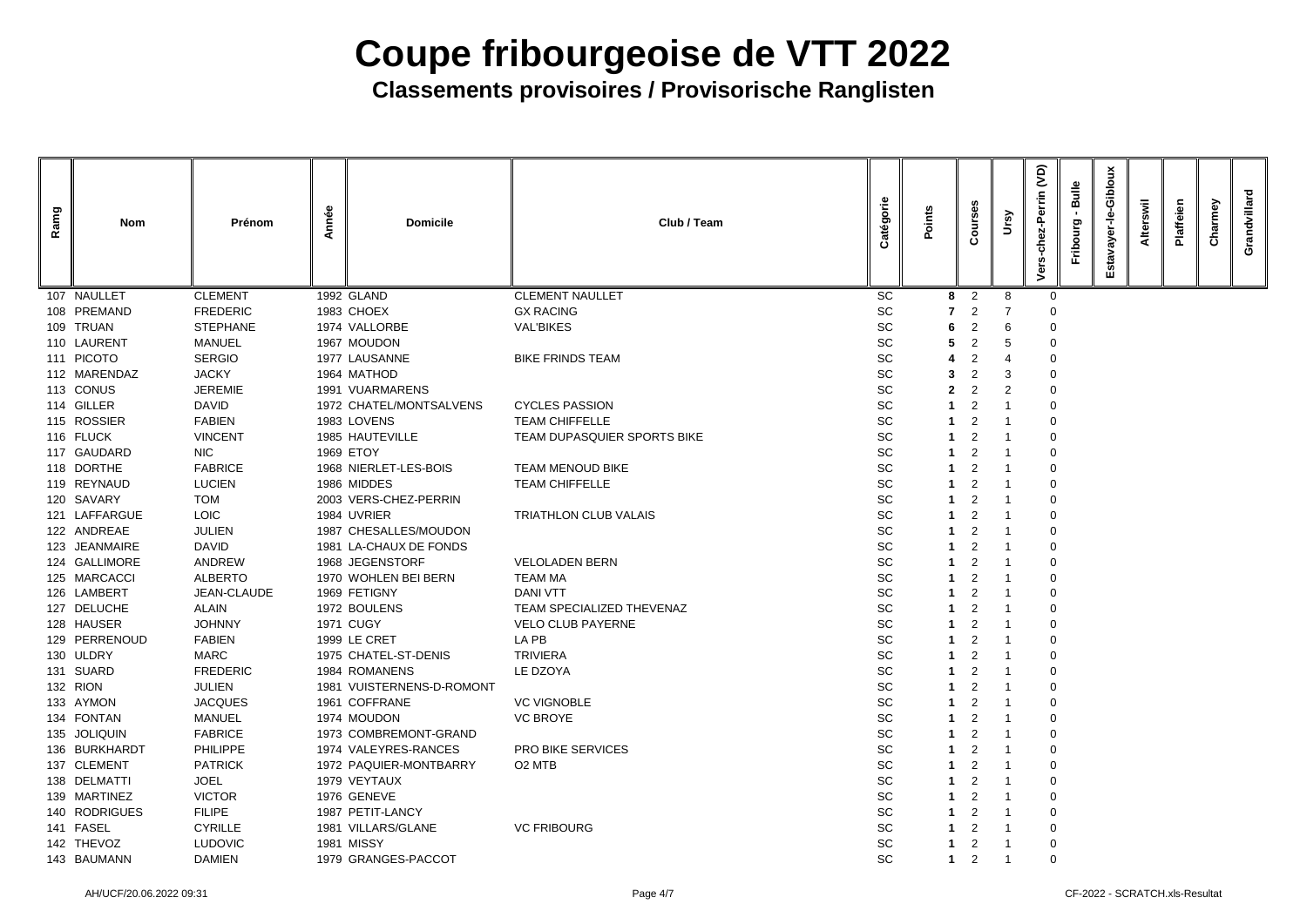| Ramg | <b>Nom</b>     | Prénom            | Année | <b>Domicile</b>           | Club / Team                   | atégorie  | Points | <b>Ses</b><br>Cour | Ursy | <b>G</b><br>Perrin<br>$ez -$<br>ō | <b>Bulle</b><br>Fribourg | Giblou<br>ayer. | Swil<br><b>Alter</b> | Plaffeien | Charmey | Ivillard<br>Grand |
|------|----------------|-------------------|-------|---------------------------|-------------------------------|-----------|--------|--------------------|------|-----------------------------------|--------------------------|-----------------|----------------------|-----------|---------|-------------------|
|      | 144 CHARPILLOZ | <b>SEBASTIEN</b>  |       | 1975 BASSECOURT           | <b>VTT CLUB JURA</b>          | <b>SC</b> |        | $\overline{2}$     |      | $\mathbf 0$                       |                          |                 |                      |           |         |                   |
|      | 145 PETTER     | <b>JULIEN</b>     |       | 1983 SUGIEZ               |                               | SC        |        | 2                  |      | 0                                 |                          |                 |                      |           |         |                   |
|      | 146 BUTTICAZ   | <b>VINCENT</b>    |       | 1985 CORBIERES            | <b>CSPL SKI TEAM</b>          | SC        |        | $\overline{2}$     |      | $\Omega$                          |                          |                 |                      |           |         |                   |
|      | 147 WICHT      | <b>PATRICK</b>    |       | 1969 PAQUIER-MONTBARRY    |                               | <b>SC</b> |        | 2                  |      | 0                                 |                          |                 |                      |           |         |                   |
|      | 148 RICHOZ     | <b>SIMON</b>      |       | 1979 GIVISIEZ             |                               | SC        |        | $\overline{2}$     |      | 0                                 |                          |                 |                      |           |         |                   |
|      | 149 HAVART     | <b>FREDERIC</b>   |       | 1969 SAVIGNY              |                               | SC        |        |                    |      | 0                                 |                          |                 |                      |           |         |                   |
|      | 150 GROSSET    | <b>YANICK</b>     |       | 1972 PAYERNE              | <b>VC PAYERNE PRO CYCLES</b>  | SC        |        | 2                  |      | 0                                 |                          |                 |                      |           |         |                   |
|      | 151 DUBOIS     | <b>GAEL</b>       |       | 1978 COUSSET              | <b>LES MARDIS DECHAINES</b>   | <b>SC</b> |        | 2                  |      | 0                                 |                          |                 |                      |           |         |                   |
|      | 152 BUSSARD    | JEAN-CLAUDE       |       | 1977 ROMONT               |                               | SC        |        | $\overline{2}$     |      | 0                                 |                          |                 |                      |           |         |                   |
|      | 153 PAGANI     | <b>VALENTIN</b>   |       | 1978 GRANGES-MARNAND      |                               | <b>SC</b> |        | 2                  |      | 0                                 |                          |                 |                      |           |         |                   |
|      | 154 GREMAUD    | <b>JACQUES</b>    |       | 1961 PORSEL               | <b>TEAM CHIFFELLE</b>         | SC        |        | 2                  |      | 0                                 |                          |                 |                      |           |         |                   |
|      | 155 CHARRIERE  | <b>JOHANN</b>     |       | 1986 VUISTERNENS-D-ROMONT |                               | SC        |        | 2                  |      | 0                                 |                          |                 |                      |           |         |                   |
|      | 156 DELACOMBAZ | <b>OLIVIER</b>    |       | 1974 SORENS               |                               | SC        |        | $\overline{2}$     |      | 0                                 |                          |                 |                      |           |         |                   |
|      | 157 VIRELY     | <b>VINCENT</b>    |       | 1984 ECHALLENS            | <b>VELO CLUB ECHALLENS</b>    | SC        |        | 2                  |      | 0                                 |                          |                 |                      |           |         |                   |
|      | 158 BLANCHY    | <b>MATHIEU</b>    |       | 1976 STE CROIX            | <b>VTT BALCON DU JURA</b>     | <b>SC</b> |        | 2                  |      | 0                                 |                          |                 |                      |           |         |                   |
|      | 159 BAUDOIS    | <b>CEDRIC</b>     |       | 1989 ROMONT               | <b>COBRA TEAM</b>             | SC        |        | 2                  |      | 0                                 |                          |                 |                      |           |         |                   |
|      | 160 UBALDI     | <b>GIANLUCA</b>   |       | 1981 TERRITET             | MONTREUX RENNAZ CYCLISME      | SC        |        | $\overline{2}$     |      | 0                                 |                          |                 |                      |           |         |                   |
|      | 161 RIME       | <b>BRUNO</b>      |       | 1978 VUADENS              | TEAM LES COUATSES ET TEYSALPI | <b>SC</b> |        | 2                  |      | 0                                 |                          |                 |                      |           |         |                   |
|      | 162 MARTI      | <b>VINCENT</b>    |       | 1987 LIGNIERES            | <b>TEAM CHIFFELLE</b>         | SC        |        | 2                  |      | 0                                 |                          |                 |                      |           |         |                   |
|      | 163 KELLER     | <b>BRIAN</b>      |       | 1980 MISERIEZ             |                               | SC        |        | 2                  |      | 0                                 |                          |                 |                      |           |         |                   |
|      | 164 BERGER     | <b>CEDRIC</b>     |       | 1985 VUARMARENS           | <b>COBRA TEAM</b>             | <b>SC</b> |        | $\overline{2}$     |      | 0                                 |                          |                 |                      |           |         |                   |
|      | 165 CAPELLI    | <b>DOMINIQUE</b>  |       | 1970 ROCHE                |                               | SC        |        | $\overline{2}$     |      | 0                                 |                          |                 |                      |           |         |                   |
|      | 166 GIRARD     | <b>DAVID</b>      |       | 1991 ARNEX/ORBE           | <b>TEAM PADDOCK</b>           | SC        |        | $\overline{2}$     |      |                                   |                          |                 |                      |           |         |                   |
|      | 167 BLANC      | <b>SEVERIN</b>    |       | 1977 PROMASENS            | JORATCYCLE872                 | <b>SC</b> |        | $\overline{2}$     |      | 0                                 |                          |                 |                      |           |         |                   |
|      | 168 CHASSOT    | <b>EMMANUEL</b>   |       | 1975 VUISTERNENS-D-ROMONT | R-BIKE                        | SC        |        | $\overline{2}$     |      | 0                                 |                          |                 |                      |           |         |                   |
|      | 169 ELIE       | <b>NICOLAS</b>    |       | 1981 PRAZ/ARLY            | <b>MB RACE</b>                | <b>SC</b> |        | $\overline{2}$     |      | 0                                 |                          |                 |                      |           |         |                   |
|      | 170 SMITH      | <b>NICHOLAS</b>   |       | 1968 RANCES               | <b>VC VALLORBE</b>            | <b>SC</b> |        | $\overline{2}$     |      |                                   |                          |                 |                      |           |         |                   |
|      | 171 MULLER     | <b>EMMANUEL</b>   |       | 1983 CHATEL-ST-DENIS      |                               | <b>SC</b> |        | $\overline{2}$     |      | 0                                 |                          |                 |                      |           |         |                   |
|      | 172 DURUPT     | <b>MATHIEU</b>    |       | 1986 OULENS\ECHALLENS     |                               | <b>SC</b> |        | $\overline{2}$     |      | 0                                 |                          |                 |                      |           |         |                   |
|      | 173 BORCARD    | <b>YANNICK</b>    |       | 1983 BETTENS              |                               | <b>SC</b> |        | $\overline{2}$     |      | 0                                 |                          |                 |                      |           |         |                   |
|      | 174 ZANETTI    | <b>LOIC</b>       |       | 1994 FARVAGNY             | <b>TEAM CHIFFELLE</b>         | <b>SC</b> |        | $\overline{2}$     |      |                                   |                          |                 |                      |           |         |                   |
|      | 175 RICHARD    | <b>ANAEL</b>      |       | 1990 CORCELLES-LE-JORAT   | <b>COBRA TEAM</b>             | SC        |        | $\overline{2}$     |      | 0                                 |                          |                 |                      |           |         |                   |
|      | 176 DERVEY     | <b>ERIC</b>       |       | 1983 HAUTEVILLE           | LA PEDALE BULLOISE            | SC        |        | $\overline{2}$     |      |                                   |                          |                 |                      |           |         |                   |
|      | 177 RAEMY      | <b>CHRISTOPHE</b> |       | 1972 SIVIRIEZ             | <b>SKI-CLUB SIVIRIEZ</b>      | SC        |        | $\overline{2}$     |      | 0                                 |                          |                 |                      |           |         |                   |
|      | 178 POLO       | <b>CHARLES</b>    |       | 1974 ROMANEL/LAUSANNE     | <b>ROMANEL BASKET</b>         | <b>SC</b> |        | $\overline{2}$     |      |                                   |                          |                 |                      |           |         |                   |
|      | 179 POLO       | <b>FRANCOIS</b>   |       | 1976 ROMANEL/LAUSANNE     | ROMANEL BASKET                | <b>SC</b> |        | $\overline{2}$     |      | $\overline{0}$                    |                          |                 |                      |           |         |                   |
|      | 180 GENDRE     | <b>GREGORY</b>    |       | 1977 CUGY FR              | TEAM VC PAYERNE - PRO CYCLES  | <b>SC</b> |        | 2                  |      | $\mathbf 0$                       |                          |                 |                      |           |         |                   |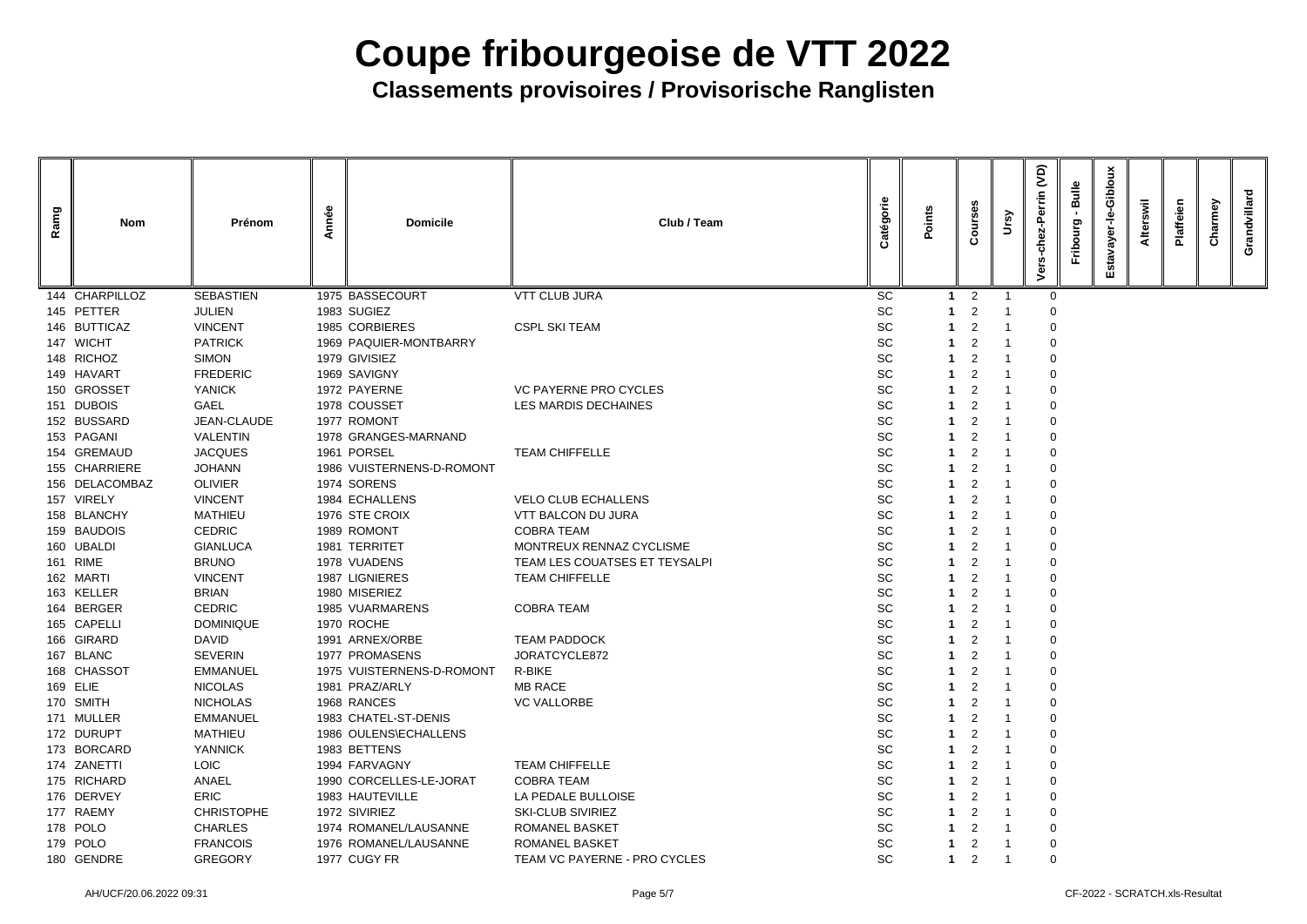| Ramg | <b>Nom</b>      | Prénom           | nnée<br>⋖ | <b>Domicile</b>           | Club / Team                  | atégorie  | Points      | <b>Ses</b><br><b>Jino</b> | Ver | <b>G</b><br>Perrin | <b>Bulle</b><br><u>පා</u> | Giblor<br>ayer | swil | laffeien | varmey<br>ٷ | Grand |
|------|-----------------|------------------|-----------|---------------------------|------------------------------|-----------|-------------|---------------------------|-----|--------------------|---------------------------|----------------|------|----------|-------------|-------|
|      | 181 BIRCHER     | <b>WILLIAM</b>   |           | 1984 CHEYRES              |                              | <b>SC</b> | -1          | $\overline{2}$            |     | $\mathbf 0$        |                           |                |      |          |             |       |
|      | 182 RODRIGUES   | <b>JORGE</b>     |           | 1972 PREVESSIN            | AMIS CYCLISTES DE VERNIER    | SC        |             |                           |     |                    |                           |                |      |          |             |       |
|      | 183 RUFFIEUX    | <b>MEHDI</b>     |           | 1978 ROMONT               | <b>TEAM CHIFFELLE</b>        | SC        |             | 2                         |     | 0                  |                           |                |      |          |             |       |
|      | 184 MARRO       | <b>PHILIPPE</b>  |           | 1969 ECHARLENS            | <b>TSARLINBIKE</b>           | SC        |             | 2                         |     | 0                  |                           |                |      |          |             |       |
|      | 185 CARTAGENOVA | <b>PAOLO</b>     |           | 1970 SIERRE               |                              | SC        |             | $\overline{2}$            |     |                    |                           |                |      |          |             |       |
|      | 186 DAVET       | <b>OLIVIER</b>   |           | 1992 CORMEROD             | <b>TEAM CHIFFELLE</b>        | SC        |             |                           |     |                    |                           |                |      |          |             |       |
|      | 187 LASSER      | <b>CEDRIC</b>    |           | 1983 RUE                  | <b>TEAM LES COUATSES</b>     | SC        |             |                           |     | 0                  |                           |                |      |          |             |       |
|      | 188 DE ROISSART | <b>CLEMENT</b>   |           | 1991 ESTAVAYER-LE-LAC     | <b>VCESTAVAYER</b>           | SC        |             | 2                         |     | 0                  |                           |                |      |          |             |       |
|      | 189 AUGSBURGER  | <b>LOIC</b>      |           | 1988 LONAY                |                              | SC        |             | 2                         |     |                    |                           |                |      |          |             |       |
|      | 190 KRAFT       | <b>DANIEL</b>    |           | 1969 LE MOURET            | <b>CYCLOMANIACS VEVEYSE</b>  | SC        |             |                           |     | 0                  |                           |                |      |          |             |       |
|      | 191 ROMANENS    | <b>PATRICK</b>   |           | 1972 SORENS               | GF1                          | SC        |             | 2                         |     | 0                  |                           |                |      |          |             |       |
|      | 192 CASTRO      | <b>ADRIAN</b>    |           | 1989 BERN                 |                              | <b>SC</b> |             | 2                         |     | 0                  |                           |                |      |          |             |       |
|      | 193 WAEBER      | <b>THIBAULT</b>  |           | 1990 ROMONT               | CAFE CARAC CYCLING CLUB      | SC        |             | 2                         |     |                    |                           |                |      |          |             |       |
|      | 194 PITTET      | <b>KEVIN</b>     |           | 1986 VUISTERNENS-D-ROMONT |                              | SC        |             |                           |     | 0                  |                           |                |      |          |             |       |
|      | 195 LOZANO      | <b>DANIEL</b>    |           | 1976 CRESSIER             | <b>TEAM BIKE-SPIRIT</b>      | SC        |             |                           |     | 0                  |                           |                |      |          |             |       |
|      | 196 GEIGER      | <b>GASTON</b>    |           | 1981 SION                 |                              | SC        |             |                           |     | 0                  |                           |                |      |          |             |       |
|      | 197 SCHULE      | <b>CHRISTIAN</b> |           | 1989 VERS-CHEZ-PERRIN     |                              | SC        |             | 2                         |     | 0                  |                           |                |      |          |             |       |
|      | 198 ROSSIER     | <b>BENOIT</b>    |           | 1974 CUGY (FR)            | <b>CUGY BIKE</b>             | SC        |             | 2                         |     | 0                  |                           |                |      |          |             |       |
|      | 199 RACZKOWSKI  | <b>TOMASZ</b>    |           | 1988 YVONAND              | <b>ELSA SPORT</b>            | <b>SC</b> |             | 2                         |     | $\Omega$           |                           |                |      |          |             |       |
|      | 200 LARAMEE     | <b>SYLVAIN</b>   |           | 1968 CHEXBRES             | VC VEVEY/JORDAN CYCLE        | SC        |             |                           |     | 0                  |                           |                |      |          |             |       |
|      | 201 BURGENER    | <b>STEPHANE</b>  |           | 1979 CHOEX                | <b>GX RACING</b>             | SC        |             | 2                         |     |                    |                           |                |      |          |             |       |
|      | 202 VUILLE      | <b>STEPHANE</b>  |           | 1974 LA-COTE-AUX-FEES     | VTT BALCON DU JURA           | SC        |             | $\overline{2}$            |     | 0                  |                           |                |      |          |             |       |
|      | 203 VIGNY       | <b>LILIAN</b>    |           | 1975 COLLOMBEY-MURAZ      | <b>TTT</b>                   | <b>SC</b> |             | 2                         |     | 0                  |                           |                |      |          |             |       |
|      | 204 BISE        | <b>PIERRE</b>    |           | 1966 GRANGES-VESIN        | AC BROYE / PRO CYCLES        | SC        |             | 2                         |     | 0                  |                           |                |      |          |             |       |
|      | 205 MILLER      | <b>ANDREW</b>    |           | 1982 NYON                 | <b>VC NYON</b>               | <b>SC</b> |             | $\overline{2}$            |     | 0                  |                           |                |      |          |             |       |
|      | 206 CALOZ       | <b>VINCENT</b>   |           | 1990 SIERRE               |                              | <b>SC</b> |             | 2                         |     | $\Omega$           |                           |                |      |          |             |       |
|      | 207 BIFRARE     | <b>PHILIPPE</b>  |           | 1982 LA-MAGNE             |                              | <b>SC</b> |             | 2                         |     |                    |                           |                |      |          |             |       |
|      | 208 ROSSIER     | MARC             |           | 1993 CUGY (FR)            |                              | SC        |             | 2                         |     | 0                  |                           |                |      |          |             |       |
|      | 209 DEMIERRE    | <b>JULIEN</b>    |           | 1986 ORON-LA-VILLE        | <b>COBRA BIKERS TEAM</b>     | <b>SC</b> |             | $\overline{2}$            |     | 0                  |                           |                |      |          |             |       |
|      | 210 PRELAZ      | <b>FLORIAN</b>   |           | 1994 RUE                  | <b>TEAM TESAG UVEX</b>       | <b>SC</b> |             | 2                         |     | $\mathbf 0$        |                           |                |      |          |             |       |
|      | 211 MAURON      | <b>VINCENT</b>   |           | 1984 ROMONT               |                              | <b>SC</b> |             | $\overline{2}$            |     | 0                  |                           |                |      |          |             |       |
|      | 212 BROYE       | <b>HERVE</b>     |           | 1969 NUVILLY              | <b>VC PAYERNE PRO CYCLES</b> | <b>SC</b> |             | $\overline{2}$            |     | $\overline{0}$     |                           |                |      |          |             |       |
|      | 213 NICOLAS     | <b>GILBERT</b>   |           | 1976 RIAZ                 |                              | <b>SC</b> |             | $\overline{2}$            |     | 0                  |                           |                |      |          |             |       |
|      | 214 ROTZER      | <b>TOBIE</b>     |           | 1986 ECUBLENS             | <b>TEAM RAID MOUNTAIN</b>    | <b>SC</b> |             | $\overline{2}$            |     | $\Omega$           |                           |                |      |          |             |       |
|      | 215 QUERRY      | <b>YANNICK</b>   |           | 1974 BALLAIGUES           | ADRENALINES MOTO             | <b>SC</b> |             | $\overline{2}$            |     | 0                  |                           |                |      |          |             |       |
|      | 216 MERLI       | <b>RAPHAEL</b>   |           | 1974 YVORNE               | MONTREUX-RENNAZ CYCLISME     | <b>SC</b> |             | $\overline{2}$            |     | $\mathbf 0$        |                           |                |      |          |             |       |
|      | 217 MAILLARD    | <b>OLIVIER</b>   |           | 1975 VILLARSEL-LE-GIBLOUX | <b>TEAM MENOUD BIKE</b>      | <b>SC</b> | $\mathbf 1$ | $\overline{2}$            |     | $\mathbf 0$        |                           |                |      |          |             |       |